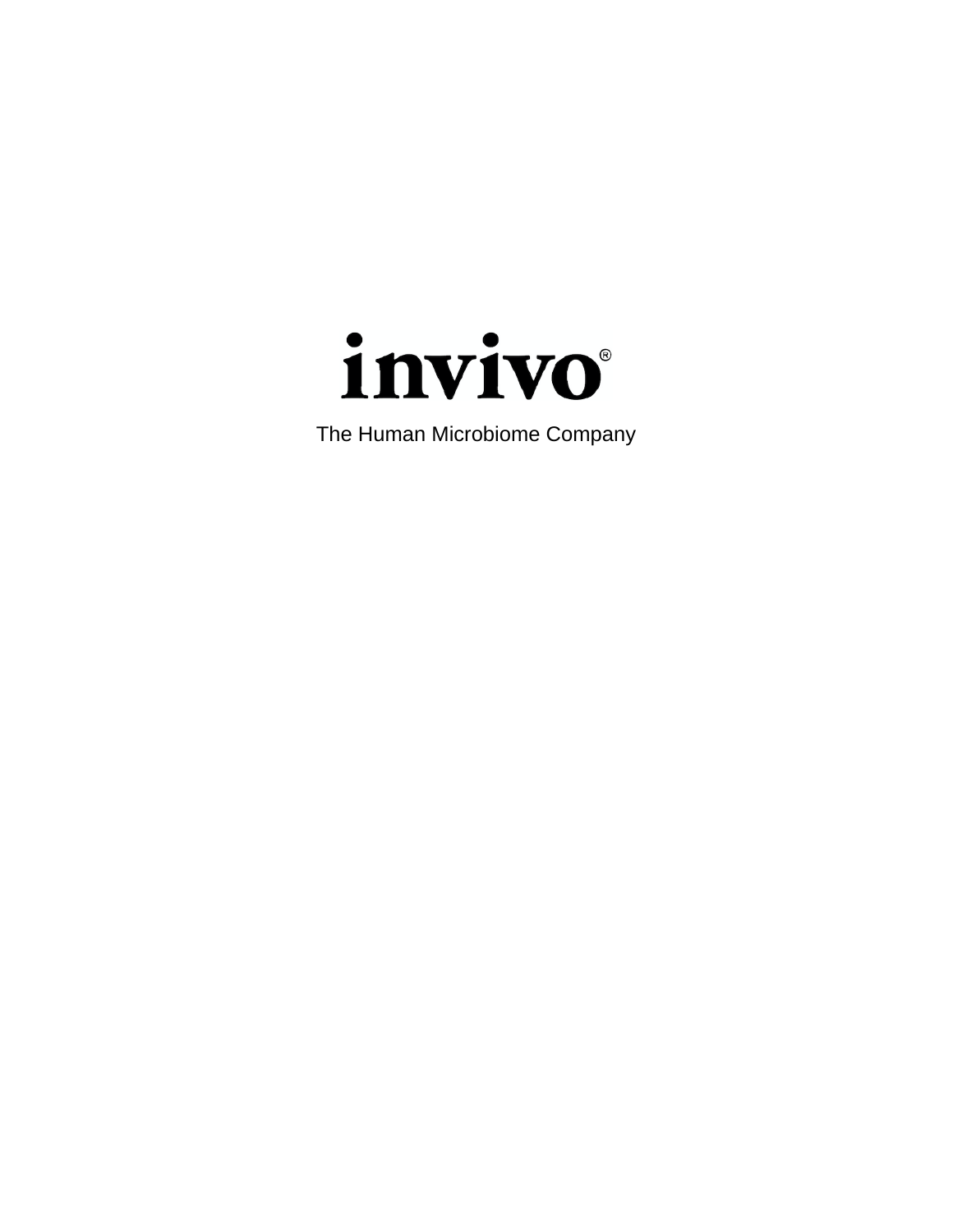| <b>GI ECOLOGIX</b>                                                                                                                                          |                 |                                                                                                                                 |                                                                                | invivo<br><b>REPORT ID:</b> |
|-------------------------------------------------------------------------------------------------------------------------------------------------------------|-----------------|---------------------------------------------------------------------------------------------------------------------------------|--------------------------------------------------------------------------------|-----------------------------|
| <b>TEST REPORTED: 17/06/2021</b><br><b>TEST RECEIVED: 08/06/2021</b><br><b>PATIENT NAME: SAMPLE PATIENT</b><br><b>PATIENT DOB:</b><br><b>GENDER: FEMALE</b> |                 | <b>REPORT STATUS: COMPLETED</b><br><b>CLINICIAN NAME: SAMPLE CLINICIAN</b><br><b>ACCESSION NO:</b><br><b>SAMPLE TYPE: STOOL</b> | Lab Director:<br>Eviatar Natan, PhD<br>CareQuality<br>Commission<br>Registered |                             |
| <b>Immune</b>                                                                                                                                               | <b>RESULTS:</b> |                                                                                                                                 |                                                                                | <b>RANGE:</b>               |
| Beta Defensin 2                                                                                                                                             | 5ng/g           | <b>NORMAL</b>                                                                                                                   | $<$ 68ng/g<br>$<$ 188 $ug/g$                                                   | $<$ 68ng/g                  |
| Secretory IgA                                                                                                                                               | $159$ ug/g      | <b>NORMAL</b>                                                                                                                   |                                                                                | $<$ 188 $ug/g$              |
| <b>Inflammation</b>                                                                                                                                         | <b>RESULTS:</b> |                                                                                                                                 |                                                                                | <b>RANGE:</b>               |
| Calprotectin                                                                                                                                                | $127$ ug/g      | <b>HIGH</b>                                                                                                                     | $<$ 100ug/g                                                                    | $<$ 100ug/g                 |
| <b>Digestion</b>                                                                                                                                            | <b>RESULTS:</b> |                                                                                                                                 |                                                                                | <b>RANGE:</b>               |
| <b>Bile Acids</b>                                                                                                                                           | 5466umol/L HIGH |                                                                                                                                 | <3477umol/L<br>$>200$ ug/g                                                     | <3477umol/L                 |
| Pancreatic Elastase                                                                                                                                         | $162$ ug/g      | LOW                                                                                                                             |                                                                                | $>200$ ug/g                 |
| <b>Other</b>                                                                                                                                                | <b>RESULTS:</b> |                                                                                                                                 |                                                                                | <b>RANGE:</b>               |
| FIT (Occult Blood)                                                                                                                                          | Oug/g           | <b>NORMAL</b>                                                                                                                   | $<$ 10ug/g<br>$<$ 100ng/g                                                      | $<$ 10ug/g                  |
| Zonulin                                                                                                                                                     | 2ng/g           | <b>NORMAL</b>                                                                                                                   |                                                                                | $<$ 100ng/g                 |

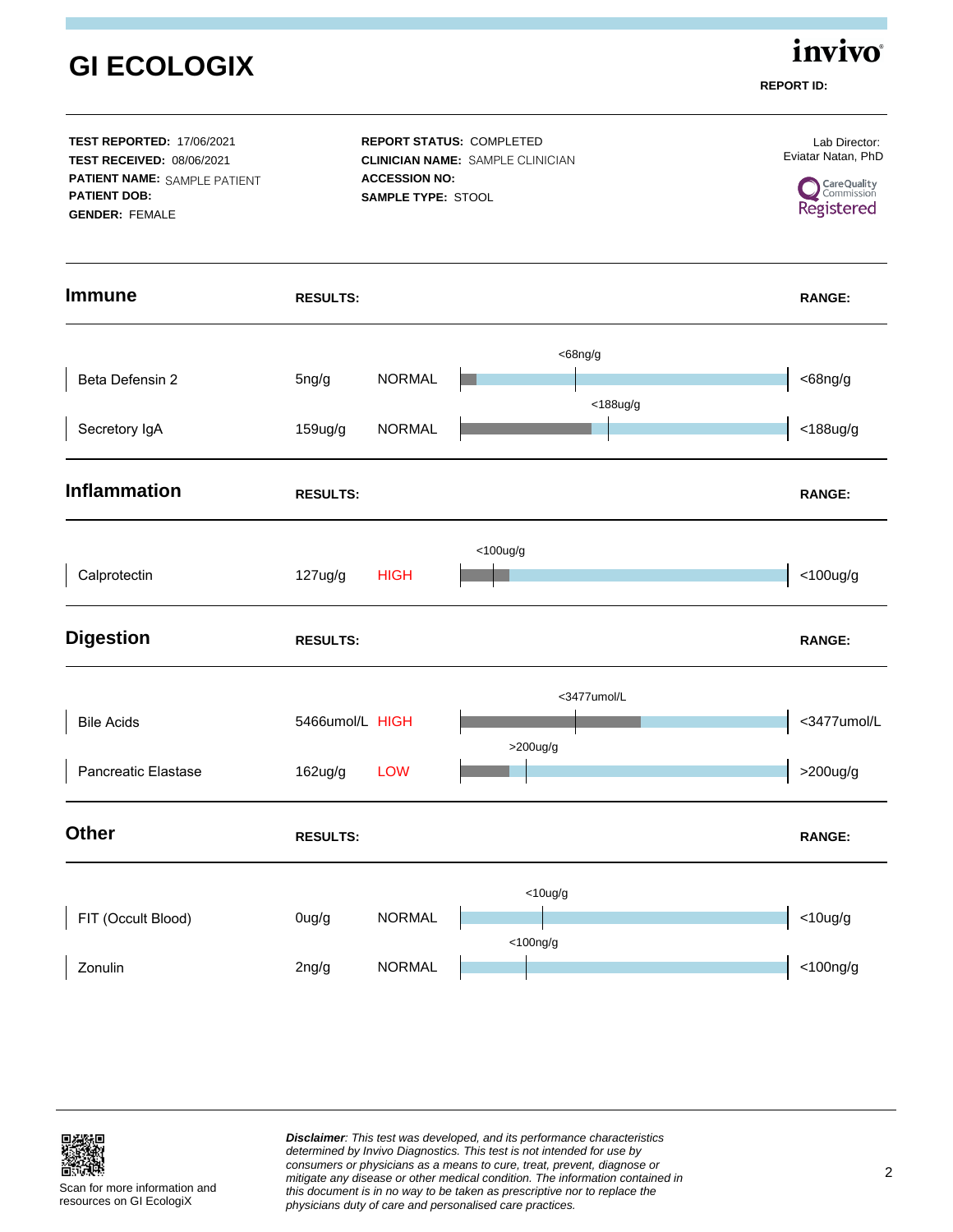## **Commensal Bacteria RESULTS: RANGE: RANGE: RANGE:**

|                              |                |            | $0 - 4$ | $5 - 8$ | $9 - 12$ | $13 - 16$ | $17 - 20$ |              |
|------------------------------|----------------|------------|---------|---------|----------|-----------|-----------|--------------|
| Akkermansia muciniphila      | 2.2            |            | $0 - 4$ | $5 - 8$ | $9 - 12$ | $13 - 16$ | $17 - 20$ | $1.7 - 7.1$  |
| Anaerostipes caccae          | 5.9            |            |         |         |          |           |           | $3.0 - 7.3$  |
|                              |                |            | $0 - 4$ | $5 - 8$ | $9 - 12$ | $13 - 16$ | $17 - 20$ |              |
| Bacteroides spp.             | 16.4           |            | $0 - 4$ | $5 - 8$ | $9 - 12$ | $13 - 16$ | $17 - 20$ | 14.8-17.5    |
| Bifidobacterium spp.         | 12             |            |         |         |          |           |           | 7.3-16.3     |
|                              |                |            | $0 - 4$ | $5 - 8$ | $9 - 12$ | $13 - 16$ | $17 - 20$ |              |
| Blautia obeum                | 9.4            | <b>LOW</b> | $0 - 4$ | $5 - 8$ | $9 - 12$ | $13 - 16$ | $17 - 20$ | 15.5-17.9    |
| Coprococcus eutactus         | 2.1            | <b>LOW</b> |         |         |          |           |           | 10.4-16.5    |
|                              |                |            | $0 - 4$ | $5 - 8$ | $9 - 12$ | $13 - 16$ | $17 - 20$ |              |
| Escherichia coli             | 2.4            | <b>LOW</b> | $0 - 4$ | $5 - 8$ | $9 - 12$ | $13 - 16$ | $17 - 20$ | $4.5 - 12.0$ |
| Eubacterium rectale          | 11.4           |            |         |         |          |           |           | $7.7 - 14.8$ |
| Faecalibacterium prausnitzii | 17             |            | $0 - 4$ | $5 - 8$ | $9 - 12$ | $13 - 16$ | $17 - 20$ | 14.2-18.3    |
|                              |                |            | $0 - 4$ | $5 - 8$ | $9 - 12$ | $13 - 16$ | $17 - 20$ |              |
| Lactobacillus spp.           | $<$ DL         | <b>LOW</b> |         |         |          |           |           | $2.7 - 8.9$  |
| Roseburia homini             | $\overline{7}$ |            | $0 - 4$ | $5 - 8$ | $9 - 12$ | $13 - 16$ | $17 - 20$ | $5.7 - 10.2$ |
|                              |                |            | $0 - 4$ | $5 - 8$ | $9 - 12$ | $13 - 16$ | $17 - 20$ |              |
| Ruminococcus bromii          | 15.6           |            |         |         |          |           |           | 14.2-17.7    |
| Subdoligranulum variabile    | 6.3            |            | $0 - 4$ | $5 - 8$ | $9 - 12$ | $13 - 16$ | $17 - 20$ | $6.3 - 12.5$ |
|                              |                |            |         |         |          |           |           |              |

## **Bacteroides Sub Group RESULTS: RANGE: RANGE: RANGE: RANGE:**

|                              |      |            | $0 - 4$ | $5 - 8$ | $9 - 12$ | $13 - 16$ | $17 - 20$ |               |
|------------------------------|------|------------|---------|---------|----------|-----------|-----------|---------------|
| Bacteroides dorei            | 15.3 |            | $0 - 4$ | $5 - 8$ | $9 - 12$ | $13 - 16$ | $17 - 20$ | $6.1 - 17.0$  |
| <b>Bacteroides fragilis</b>  | 13.3 |            |         |         |          |           |           | $10.7 - 14.8$ |
|                              |      |            | $0 - 4$ | $5 - 8$ | $9 - 12$ | $13 - 16$ | $17 - 20$ |               |
| Bacteroides ovatus           | 1.1  | <b>LOW</b> |         |         |          |           |           | $3.5 - 9.2$   |
|                              |      |            | $0 - 4$ | $5 - 8$ | $9 - 12$ | $13 - 16$ | $17 - 20$ |               |
| Bacteroides thetaiotaomicron | 8.8  |            |         |         |          |           |           | $6.2 - 12.5$  |
|                              |      |            | $0 - 4$ | $5 - 8$ | $9 - 12$ | $13 - 16$ | $17 - 20$ |               |
| Bacteroides uniformis        | 10.1 | <b>LOW</b> |         |         |          |           |           | 10.9-16.5     |
|                              |      |            | $0 - 4$ | $5 - 8$ | $9 - 12$ | $13 - 16$ | $17 - 20$ |               |
| <b>Bacteroides vulgatus</b>  | 16.1 |            |         |         |          |           |           | 14.6-17.4     |



Scan for more information and resources on GI EcologiX

**Disclaimer**: This test was developed, and its performance characteristics determined by Invivo Diagnostics. This test is not intended for use by consumers or physicians as a means to cure, treat, prevent, diagnose or mitigate any disease or other medical condition. The information contained in this document is in no way to be taken as prescriptive nor to replace the physicians duty of care and personalised care practices.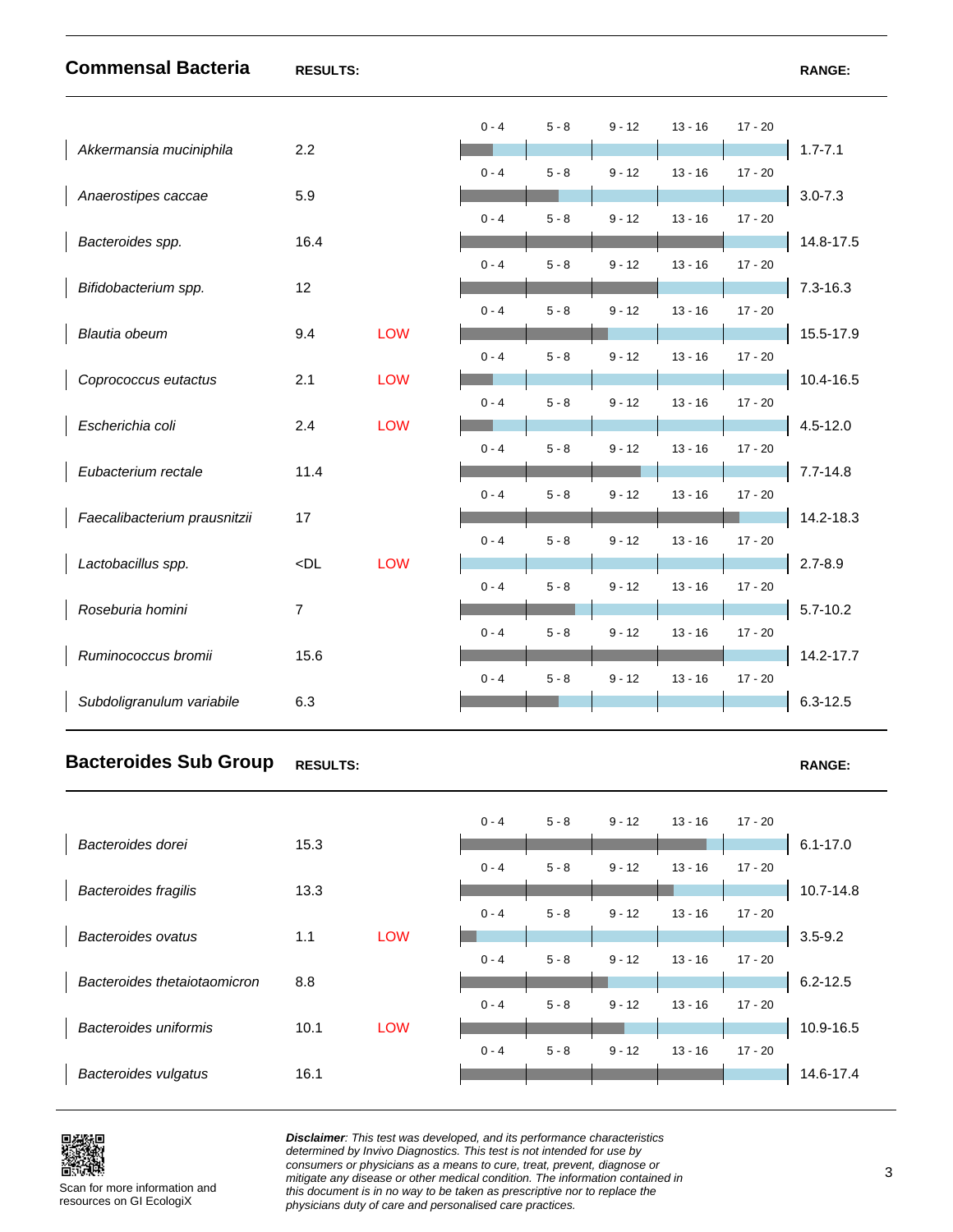| <b>Gram Negative (-)</b><br><b>Bacteria</b> | <b>RESULTS:</b> |             |         |         |          |           |           | <b>RANGE:</b> |
|---------------------------------------------|-----------------|-------------|---------|---------|----------|-----------|-----------|---------------|
|                                             |                 |             | $0 - 4$ | $5 - 8$ | $9 - 12$ | $13 - 16$ | $17 - 20$ |               |
| Bilophila wadsworthia                       | 7.4             |             | $0 - 4$ | $5 - 8$ | $9 - 12$ | $13 - 16$ | $17 - 20$ | $2.4 - 9.5$   |
| Citrobacter freundii                        | $\n  $          |             |         |         |          |           |           | < 1.0         |
| Citrobacter koseri                          | $\n  $          |             | $0 - 4$ | $5 - 8$ | $9 - 12$ | $13 - 16$ | $17 - 20$ | $<$ DL        |
|                                             |                 |             | $0 - 4$ | $5 - 8$ | $9 - 12$ | $13 - 16$ | $17 - 20$ |               |
| Desulfovibrio spp.                          | 12.1            | <b>HIGH</b> | $0 - 4$ | $5 - 8$ | $9 - 12$ | $13 - 16$ | $17 - 20$ | < 6.9         |
| Enterobacter cloacae                        | $\n  $          |             | $0 - 4$ | $5 - 8$ | $9 - 12$ | $13 - 16$ | $17 - 20$ | 2.8           |
| Fusobacterium nucleatum                     | 0.9             |             |         |         |          |           |           | 2.8           |
| Hafnia alvei                                | $\n  $          | <b>LOW</b>  | $0 - 4$ | $5 - 8$ | $9 - 12$ | $13 - 16$ | $17 - 20$ | $0.8 - 9.0$   |
|                                             |                 |             | $0 - 4$ | $5 - 8$ | $9 - 12$ | $13 - 16$ | $17 - 20$ |               |
| Klebsiella oxytoca                          | $\n  $          |             | $0 - 4$ | $5 - 8$ | $9 - 12$ | $13 - 16$ | $17 - 20$ | < 1.5         |
| Klebsiella pneumoniae                       | $\n  $          |             |         |         |          |           |           | 2.5           |
| Morganella morganii                         | $\n  $          |             | $0 - 4$ | $5 - 8$ | $9 - 12$ | $13 - 16$ | $17 - 20$ | < 0.5         |
|                                             |                 |             | $0 - 4$ | $5 - 8$ | $9 - 12$ | $13 - 16$ | $17 - 20$ |               |
| Oxalobacter formigenes                      | $\n  $          |             | $0 - 4$ | $5 - 8$ | $9 - 12$ | $13 - 16$ | $17 - 20$ | < 1.6         |
| Prevotella copri                            | $\n  $          |             |         |         |          |           |           | < 11.4        |
| Proteus mirabilis                           | $\n  $          |             | $0 - 4$ | $5 - 8$ | $9 - 12$ | $13 - 16$ | $17 - 20$ | < 0.4         |
|                                             |                 |             | $0 - 4$ | 5 - 8   | 9 - 12   | 13 - 16   | 17 - 20   |               |
| Pseudomonas aeruginosa                      | $<$ DL          |             | $0 - 4$ | $5 - 8$ | $9 - 12$ | $13 - 16$ | $17 - 20$ | < 0.7         |
| Serratia marcescens                         | $\n  L$         |             |         |         |          |           |           | ${<}0.4$      |
| Veillonella spp.                            | 5.7             |             | $0 - 4$ | $5 - 8$ | $9 - 12$ | $13 - 16$ | $17 - 20$ | $4.0 - 10.0$  |



**Disclaimer**: This test was developed, and its performance characteristics determined by Invivo Diagnostics. This test is not intended for use by consumers or physicians as a means to cure, treat, prevent, diagnose or mitigate any disease or other medical condition. The information contained in this document is in no way to be taken as prescriptive nor to replace the physicians duty of care and personalised care practices.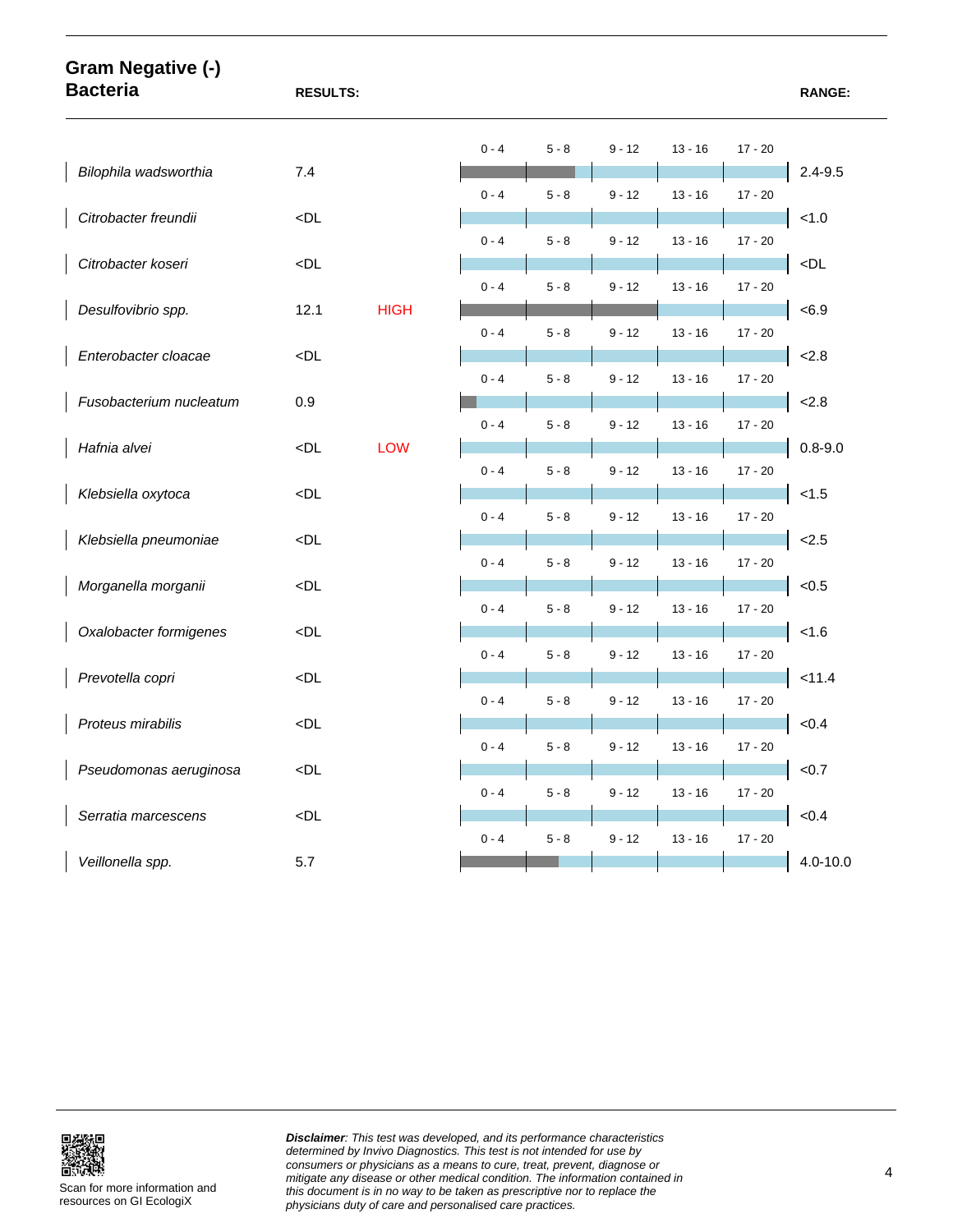| Gram Positive (+)<br><b>Bacteria</b> | <b>RESULTS:</b>                                                                         |             |         |         |          |           |           | <b>RANGE:</b> |
|--------------------------------------|-----------------------------------------------------------------------------------------|-------------|---------|---------|----------|-----------|-----------|---------------|
|                                      |                                                                                         |             | $0 - 4$ | $5 - 8$ | $9 - 12$ | $13 - 16$ | $17 - 20$ |               |
| Clostridium perfringens              | $<$ DL                                                                                  |             | $0 - 4$ | $5 - 8$ | $9 - 12$ | $13 - 16$ | $17 - 20$ | <4.0          |
| Clostridium sporogenes               | $<$ DL                                                                                  |             |         |         |          |           |           | $<$ DL        |
| Enterococcus faecalis                | $<$ DL                                                                                  |             | $0 - 4$ | $5 - 8$ | $9 - 12$ | $13 - 16$ | $17 - 20$ | < 3.0         |
| Enterococcus faecium                 | $<$ DL                                                                                  |             | $0 - 4$ | $5 - 8$ | $9 - 12$ | $13 - 16$ | $17 - 20$ | 2.6           |
|                                      |                                                                                         |             | $0 - 4$ | $5 - 8$ | $9 - 12$ | $13 - 16$ | $17 - 20$ |               |
| Enterococcus gallinarum              | $<$ DL                                                                                  |             | $0 - 4$ | $5 - 8$ | $9 - 12$ | $13 - 16$ | $17 - 20$ | < 0.9         |
| Methanobrevibacter smithii           | 12.6                                                                                    | <b>HIGH</b> | $0 - 4$ | $5 - 8$ | $9 - 12$ | $13 - 16$ | $17 - 20$ | <8.3          |
| Mycobacterium avium                  | <dl< td=""><td></td><td></td><td></td><td></td><td></td><td></td><td>&lt;0.2</td></dl<> |             |         |         |          |           |           | <0.2          |
| Ruminococcus gnavus                  | 5.8                                                                                     |             | $0 - 4$ | $5 - 8$ | $9 - 12$ | $13 - 16$ | $17 - 20$ | $4.1 - 10.7$  |
| Ruminococcus torques                 | $<$ DL                                                                                  |             | $0 - 4$ | $5 - 8$ | $9 - 12$ | $13 - 16$ | $17 - 20$ | 2.3           |
|                                      |                                                                                         |             | $0 - 4$ | $5 - 8$ | $9 - 12$ | $13 - 16$ | $17 - 20$ |               |
| Staphylococcus aureus                | 1.3                                                                                     |             | $0 - 4$ | $5 - 8$ | $9 - 12$ | $13 - 16$ | $17 - 20$ | < 3.5         |
| Streptococcus agalactiae             | $\n  $                                                                                  |             | $0 - 4$ | $5 - 8$ | $9 - 12$ | $13 - 16$ | $17 - 20$ | < 0.9         |
| Streptococcus pneumoniae             | $\n  $                                                                                  |             |         |         |          |           |           | < 0.1         |
| Streptococcus pyogenes               | $\n  $                                                                                  |             | $0 - 4$ | $5 - 8$ | $9 - 12$ | $13 - 16$ | $17 - 20$ | $\n  <$ DL    |
| Helicobacter pylori                  | <b>RESULTS:</b>                                                                         |             |         |         |          |           |           | <b>RANGE:</b> |
|                                      |                                                                                         |             |         |         |          |           |           |               |

Helicobacter pylori Stool Antigen NEGATIVE NEGATIVE NEGATIVE